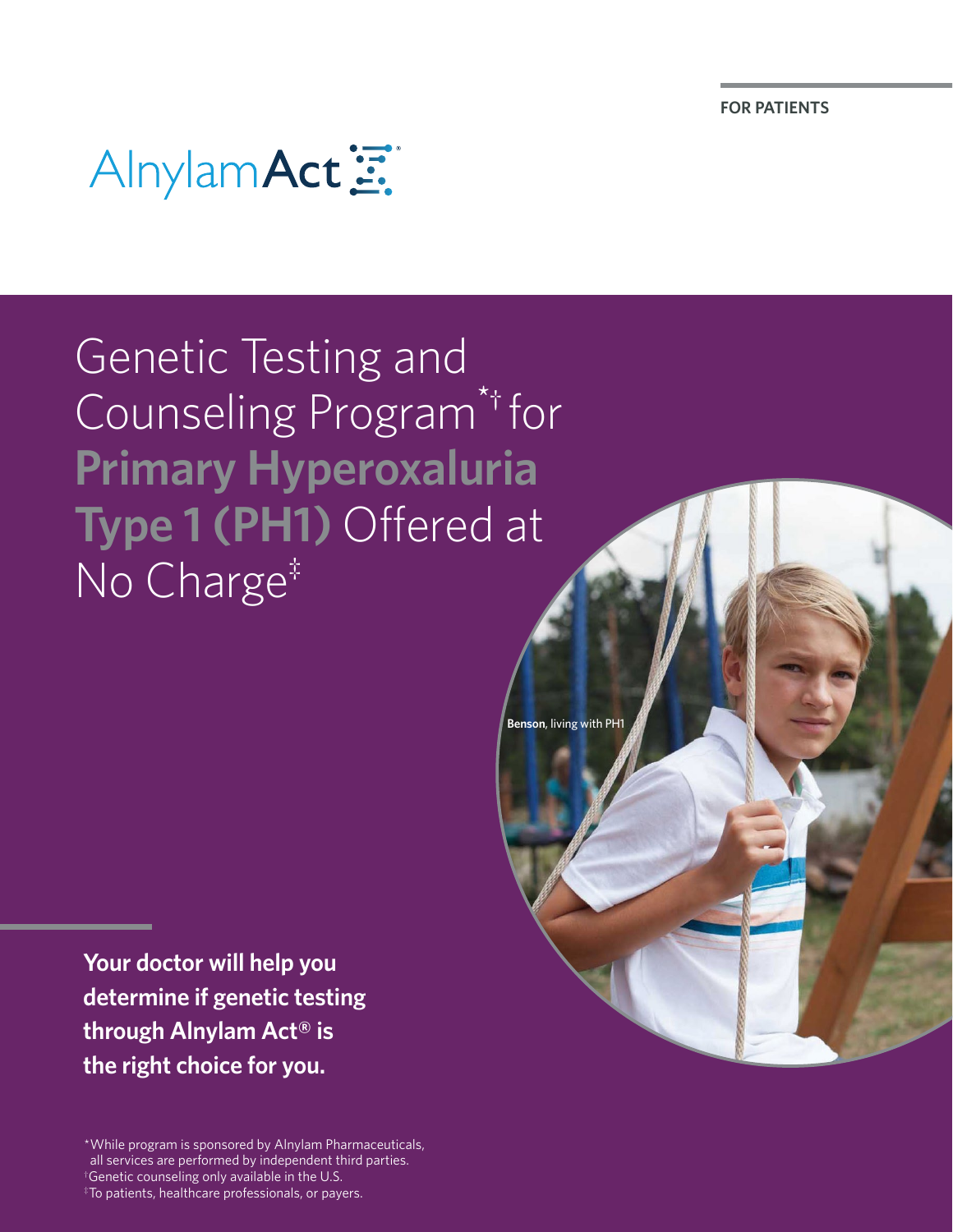# About primary hyperoxaluria type 1 (PH1)

#### **What is PH1?**

PH1 is a rare, inherited disease that causes overproduction of oxalate, a substance that is normally only present in small amounts. Oxalate is a waste product that cannot be further broken down or used by the body, and is primarily eliminated by the kidneys. **PH1 is the most common and severe type of the primary hyperoxalurias.**

#### **Why is diagnosis important?**

Testing as early as possible can help shorten the often long time it takes for PH1 to get diagnosed. Adults can wait several years or more between their first symptom and receiving a PH1 diagnosis. This is important because the disease can progress in ways that aren't predictable and could lead to the development of kidney stones and chronic kidney disease.

#### **What tests can help diagnose PH1?**

While a healthcare professional will typically use a urine test to measure the urine oxalate excretion level, in a diagnostic workup of individuals suspected of primary hyperoxaluria, genetic testing can help confirm a diagnosis of PH1.

#### **Why is family screening important?**

PH1 is inherited through families. **If someone has PH1, their siblings have a 25% chance of also having the**  disease.<sup>1</sup> It is important that siblings of a person with PH1 and other at-risk family members consider getting tested with a genetic test. Consultation with a geneticist or certified genetics counselor is recommended.

**John**, living with PH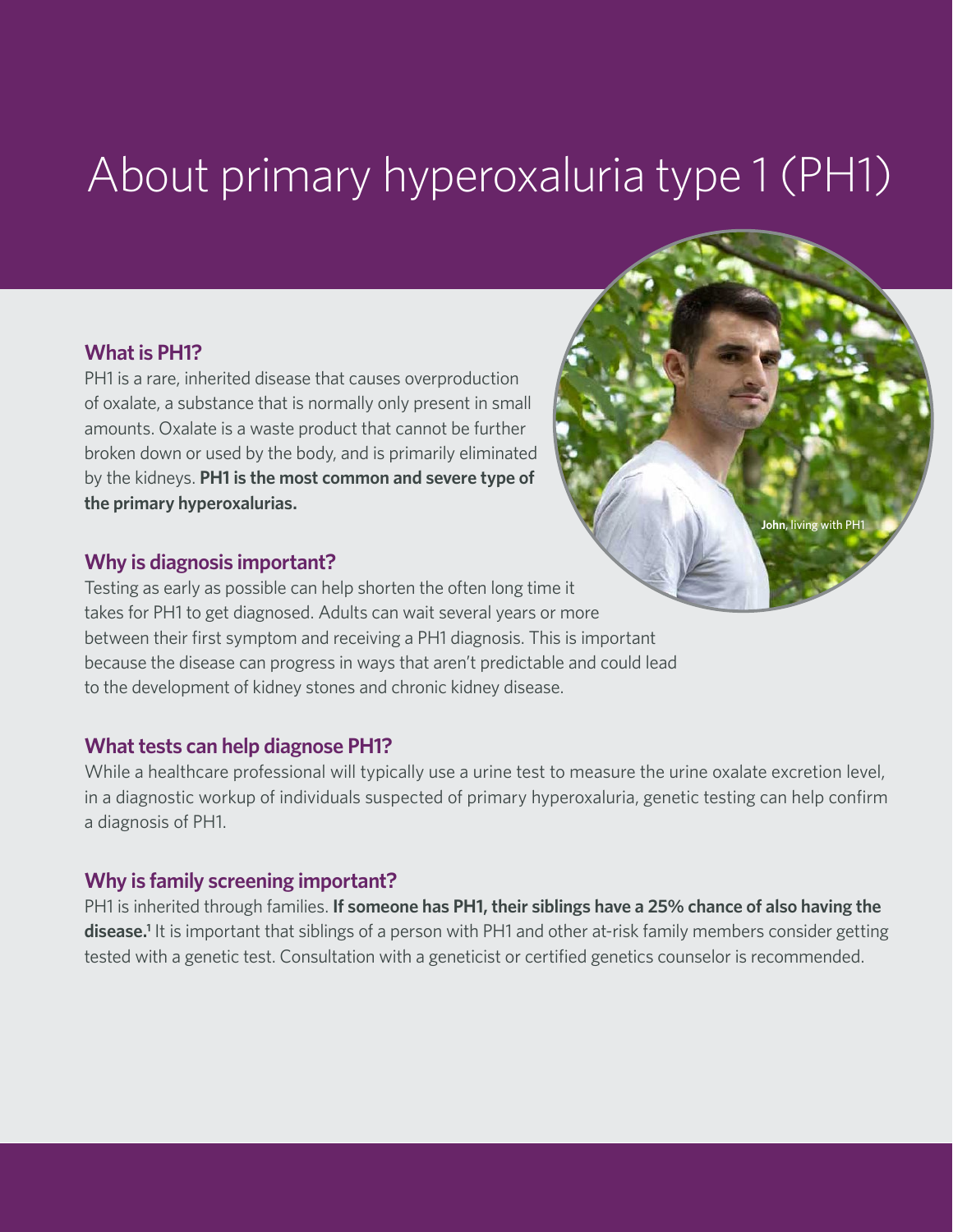### Alnylam Act

# How it works



### **Get started**

**1**

**2**

**3**

**4**

**5**

Ask your doctor about genetic testing for PH1 through Alnylam Act®

### **Pre-test genetic counseling** (optional)\*

Speak with a genetic counselor to learn more about genetic testing

### **Provide a sample for genetic testing**

- **•** Provide a sample using an Invitae sample collection kit (ask your doctor about sample collection options), **or**
- **•** Ask your doctor about the at-home specimen collection option offered by Invitae where you can collect a sample and send it back

#### **Review results**

Receive results in 10-21 days. They will be sent directly to your doctor for review

### **Post-test genetic counseling** (optional)\*

Speak with a genetic counselor to review your test results and what the results may mean for you and your family

**The Alnylam Act® program was created to provide access to genetic testing and counseling to patients as a way to help people make more informed decisions about their health.**

- While Alnylam provides financial support for this program, tests and services are performed by independent third parties
- Healthcare professionals must confirm that patients meet certain criteria to use the program
- Alnylam receives de-identified patient data from this program, but at no time does Alnylam receive patient-identifiable information. Alnylam uses healthcare professional contact information for research and commercial purposes
- Genetic testing is available in the U.S. and certain other countries. Genetic counseling is available in the U.S.
- Healthcare professionals or patients who use this program have no obligation to recommend, purchase, order, prescribe, promote, administer, use, or support any Alnylam product
- No patients, healthcare professionals, or payers, including government payers, are billed for this program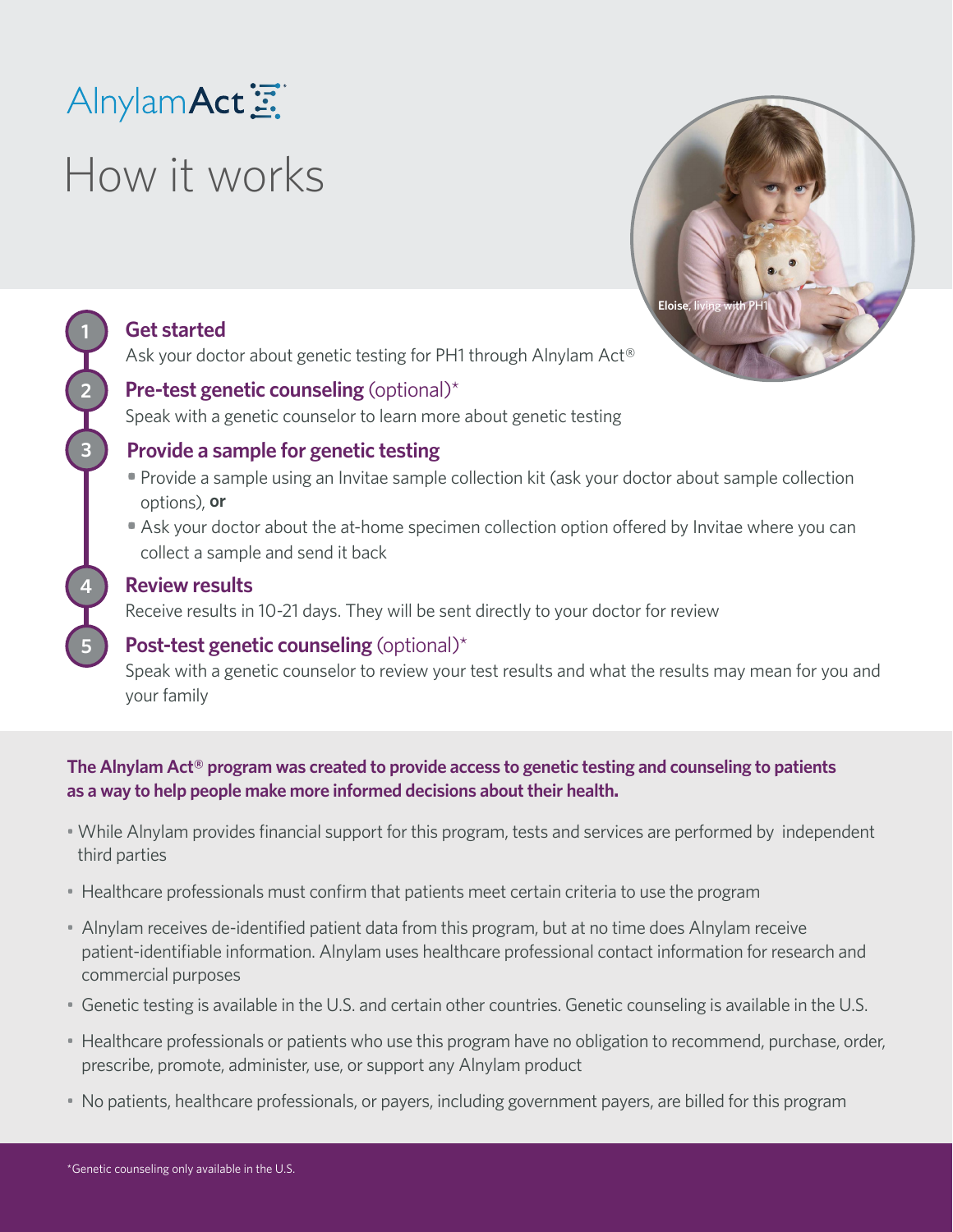# Genetic testing process

If your doctor determines you are eligible, genetic testing is available through Invitae, a CLIA-certified independent genetic testing company.



# Genetic counseling process

If you are considering a genetic test for PH1, and you reside in the U.S., genetic counseling is available through InformedDNA, an independent genetic counseling company.



**understand the testing process and your results**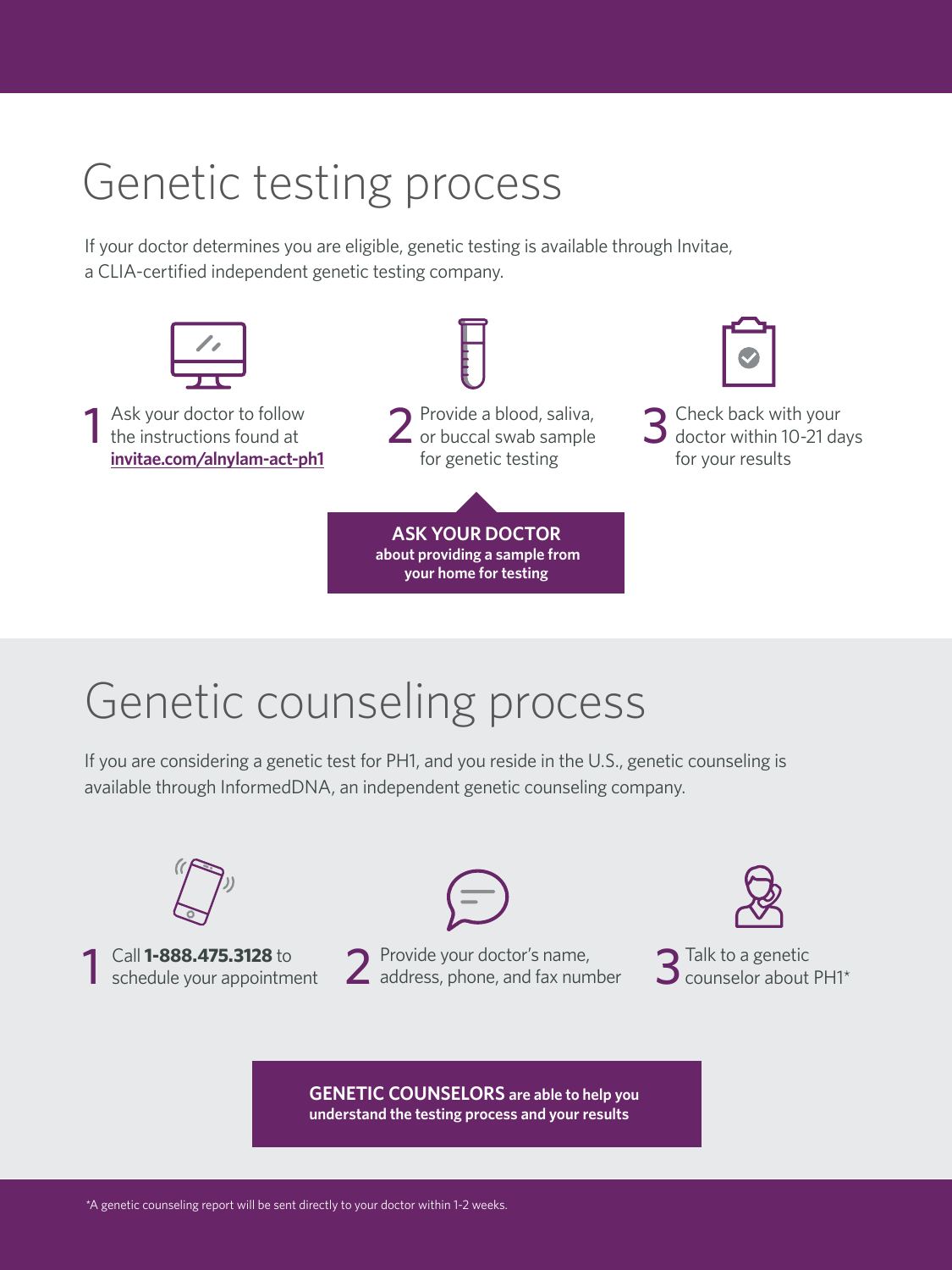

# Make more informed decisions Make more informed decisions about your health about your health

#### **Why is genetic testing important for PH1?**

Because PH1 is a genetic disease, genetic testing can help identify your risk and can help confirm a diagnosis of PH1 by looking for mutations in the *AGXT* gene. Genetic testing may also help to shorten the time to diagnosis and prevent misdiagnoses.

#### **What is genetic counseling?**

Genetic counseling through Alnylam Act® is available throughout the genetic testing process. Genetic counseling can help you and your family members learn more about PH1 and the chances of inheriting the disease, how testing works, and what may happen after a diagnosis.

#### **How much does genetic testing and counseling cost through Alnylam Act®?**

Alnylam Act® is a sponsored program, and the genetic testing and counseling services are offered to eligible patients at no charge.

#### **Will any genetic or personal information be shared with Alnylam?**

While Alnylam provides financial support for this program, at no time does Alnylam receive identifiable patient information. The third-party companies that work with Alnylam abide by the U.S. Health Insurance Portability and Accountability Act (HIPAA), the same standards doctors use to protect your information.

**Talk with your doctor today about genetic testing for PH1**